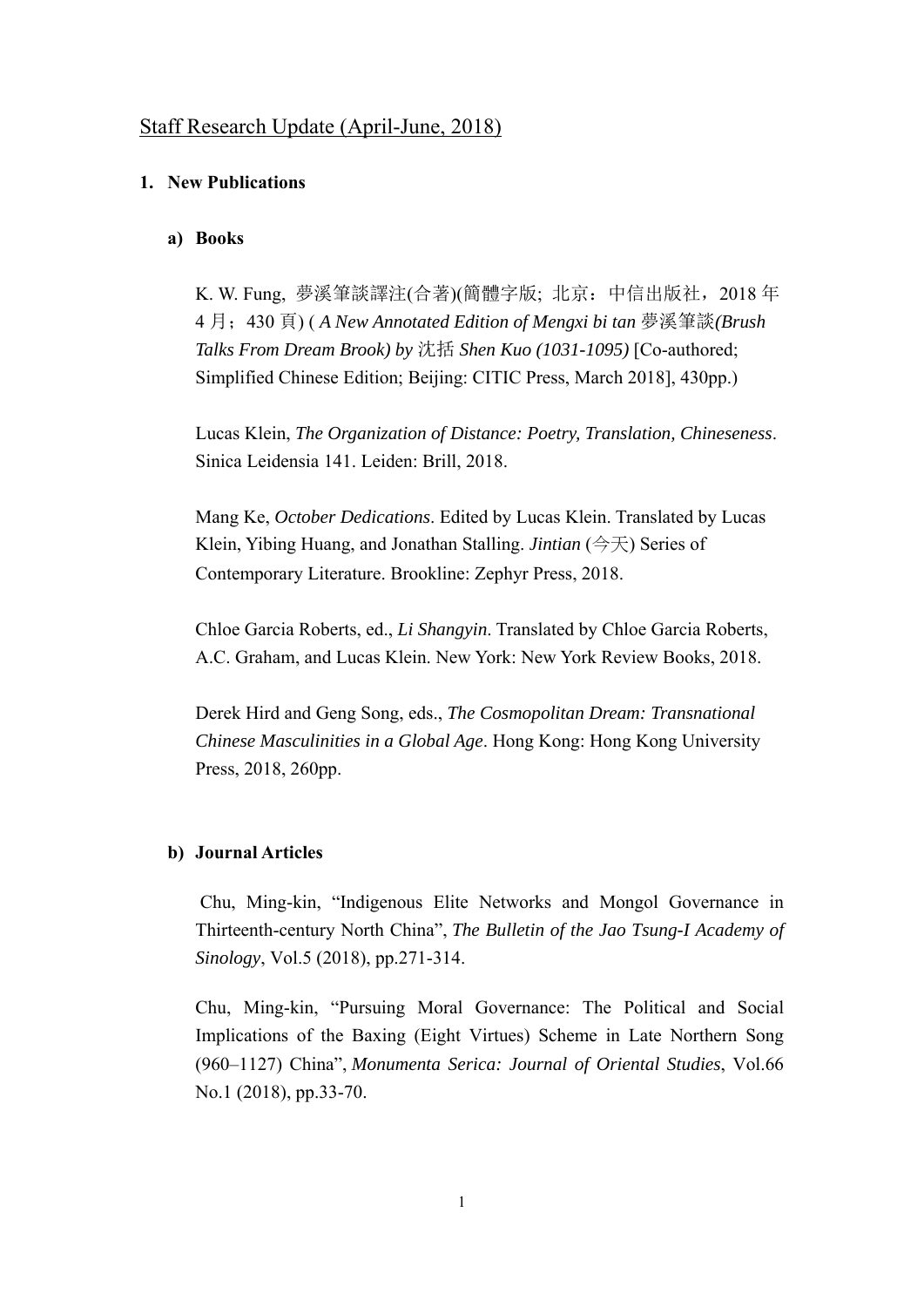#### **c) Book Chapters**

K. W. Fung, "知識爆發時期的理性產物——《夢溪筆談》導讀" (A Work of Rationality in the Age of Knowledge Explosion: Introduction to *Mengxi bi tan*), K. W. Fung (co-authored), *A New Annotated Edition of Mengxi bi tan* 夢 溪筆談*(Brush Talks From Dream Brook) by* 沈括 *Shen Kuo (1031-1095)* [Simplified Chinese Edition; Beijing: CITIC Press, March 2018], pp.1-24.])

K. W. Fung, "從十六、十七世紀東西方航海圖及地球儀看海上絲綢之路" (The Maritime Silk Road from the Perspective of Sea Charts and Terrestrial Globes in East and West in the Sixteenth and the Seventeenth Centuries), Hong Kong Museum of History and Department of History of Hong Kong Baptist University ed., 海表方行:海上絲綢之路史國際學術研討會論文集 (*Collected Essays of "To the Seas and Beyond: An International Conference on the History of the Maritime Silk Road"*) [Hong Kong: Hong Kong Museum of History and Department of History of Hong Kong Baptist University, 2018], pp.122-136.

Lin, Pei-yin. "Introduction*," Scales of Injustice: The Complete Fiction of Loa Ho* (London: Honford Star, 2018), ix-xxi.

宋剛著, 祝海林譯:〈晚明福建關於靈魂的耶儒對談〉(Jesuit-Confucian Conversations on the Soul in Late Ming Fujian), 載中山大學西學東漸文獻 館主編:《西學東漸研究》第七輯《西方靈魂論進展》,北京:商務印書館, 2018 年,頁 173-190。

Song, Gang. "Re-locating the 'Middle Kingdom': A Seventeenth-Century Chinese Adaptation of Matteo Ricci's World Map." In *Mapping Asia: Cartographic Encounters Between East and West*, edited by Martijn Storms, Mario Cams, Imre Josef Demhardt, and Ferjan Ormeling. Basel (Switzerland): Springer International Publishing AG, 2018, pp. 185-206.

Geng Song, "Cosmopolitanism with Chinese Characteristics: Transnational Male Images in Chinese TV Dramas," in Derek Hird and Geng Song, eds., *The Cosmopolitan Dream*, pp. 27-39.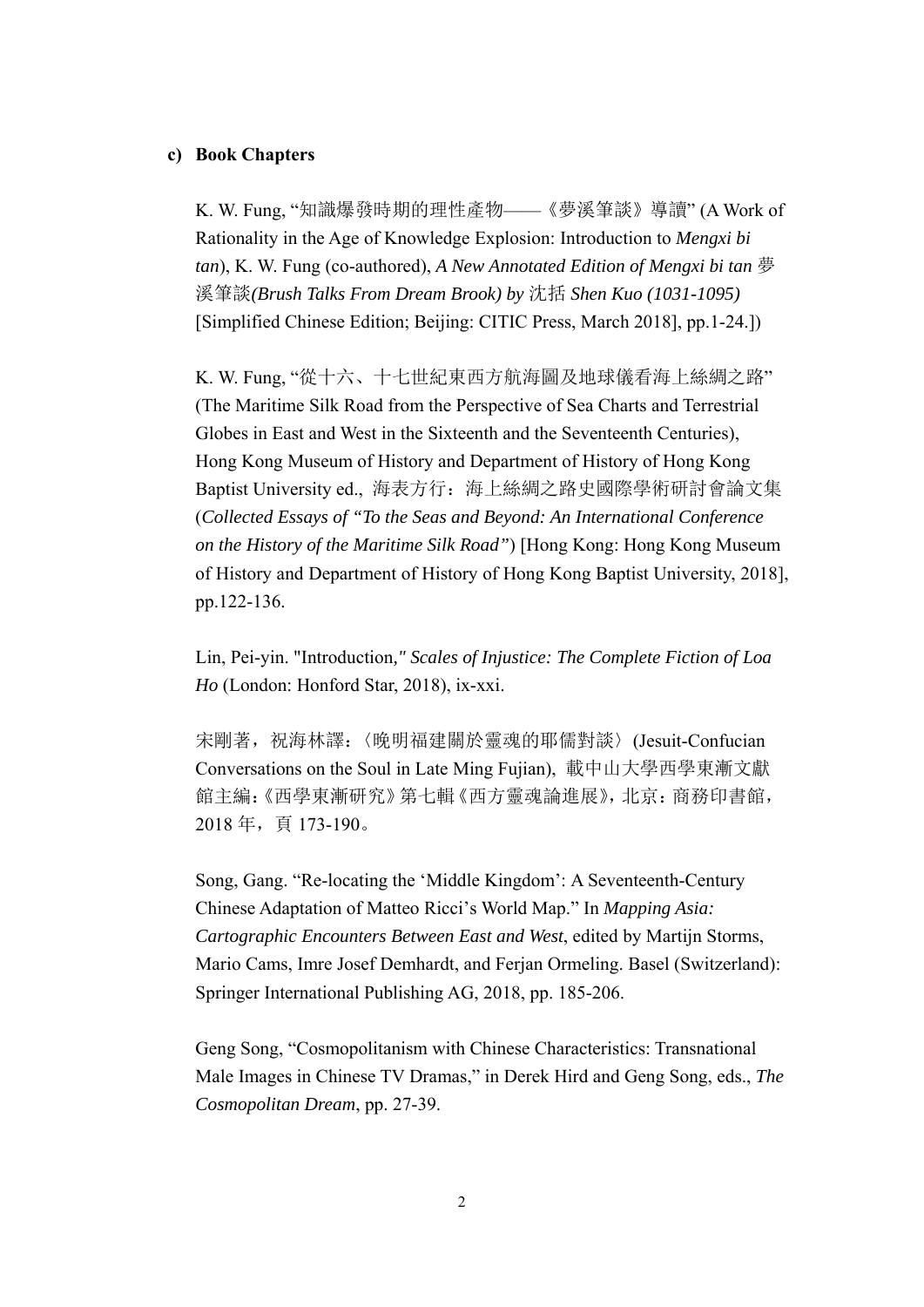## **2. Grants and Awards**

Dr. Chu Ming-kin received RGC- Early Career Scheme funding on the project "Literati networks and political culture in the early Southern Song: a study of the social networks of Sun Di and Li Gang".

Dr. K. W. Fung was elected Vice President of the Needham Research Institute Friendship Association, Needham Research Institute, Cambridge.

Dr. Lin Pei-yin received RGC-General Research Fund on the project "Towards a Post-national Practice: Nativist Fiction from Taiwan since the 1990s".

Dr. Yang Binbin received RGC-HSSPF fellowship on the project, "Money, Culture, and Social Ascendancy: Learned Women in Mercantile Lineages from Huizhou, 1700-1850."

## **3. Invited Lectures/ Talks**

Dr. K. W. Fung, "從耶穌會羅馬學院到崇禎欽天監曆局:以丁先生、羅明堅、 利瑪竇、鄧玉函和羅雅谷為中心" (From Collegio Romano of Society of Jesus to Office of Calendar of Astronomical Bureau in Chongzhen Reign Period: With Special References to Christopher Clavius, Michele Ruggieri, Matteo Ricci, Schreck Johann Terrenz and Jacobus Rho), a Public Lecture delivered at Center of International Sinology, Shandong University, May 3, 2018, Jinan, China, 100pp.

Dr. K. W. Fung, "二十世紀初中期日本檔案中所見東三省氣象史資料舉隅" (History of Meteorology in North East China as Seen from Japanese Archival Materials of Early and Mid-Twentieth Century: Some Preliminary Reflections), a Public Lecture delivered at Liaoning Meteorological Bureau, June 12, 2018, Shenyang, China, 55pp.

Dr. Lin Pei-yin, "Globalizing Taiwan Studies: Institutionalization of Taiwan Studies and Research Trends of Modern Chinese-language Literature Abroad," National Cheng-chi University, Taipei, Taiwan (June 12, 2018).

Dr. Eva Ng, "Legal Interpreting", invited talk at the Communication-intensive Course Symposium, Centre for the Enhancement of Teaching and Learning (CETL), The University of Hong Kong, Hong Kong, 28–29 June 2018.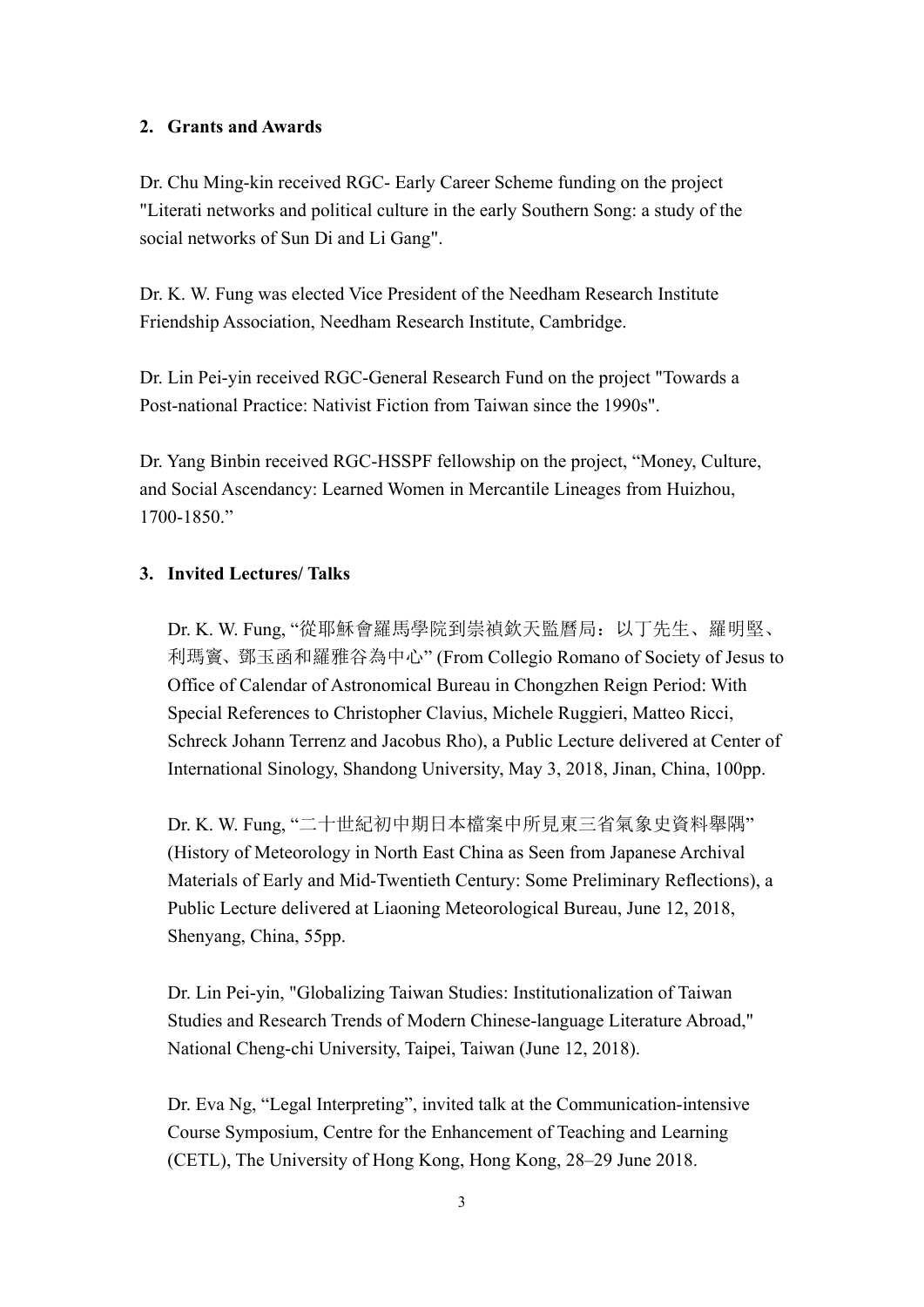Dr. Tang Pui Ling, "從東周畫像紋銅器談先秦弋射活動", 復旦大學出文獻 與古文字研究中心, June 20, 2018.

## **4. Conference Presentations**

Chan, Wing-ming, "Revisiting Qianlong's Condemnation of Qian Qianyi," Qian Qianyi: The Poet and His Circle, An International Conference, organized by the Department of Chinese Language and Literature and the Research Centre for Classical Chinese Poetics, CUHK on May 15-16, 2018.

Chu, Ming-kin, "Life in exile: a study of Sun Di's (1081-1169) letters in connection with his banishment to Xiangzhou", paper presentation to the Workshop "Confronting Predicament: The Mentality and Patterns of Behavior of Chinese Intellectuals in the Second Millennium," The Chinese University of Hong Kong, May 25, 2018.

K. W. Fung, "Digital Humanities and East Asian History of Science and Technology", a paper presented at Global Humanities Festival and International Conference on "Challenges and Duties of Humanities: Asian and Global Commitments," organized by Xiamen University, April 16-20, 2018, Xiamen, China, 29pp.

K. W. Fung, "何丙郁教授與中國科學技術史研究" (Professor Ho Peng Yoke and Study of History of Chinese Science and Technology), a paper presented at Academic Workshop on "Joseph Needham and History of Chinese Science and Technology", jointly organized by Needham Research Institute, Cambridge and The University of Science and Technology Beijing, June 9, 2018, Beijing, China, 10pp.

Dr. Lucas Klein co-convened "The Moving Target: Translation and Chinese Poetry" workshop at Leiden University, June 1–2, 2018.

Lucas Klein, "Work and Art and Work of Art: Dagong Poetry and the Shijing in Translation & Cultural Translation," The Moving Target: Translation and Chinese Poetry, Leiden University, 1 June 2018.